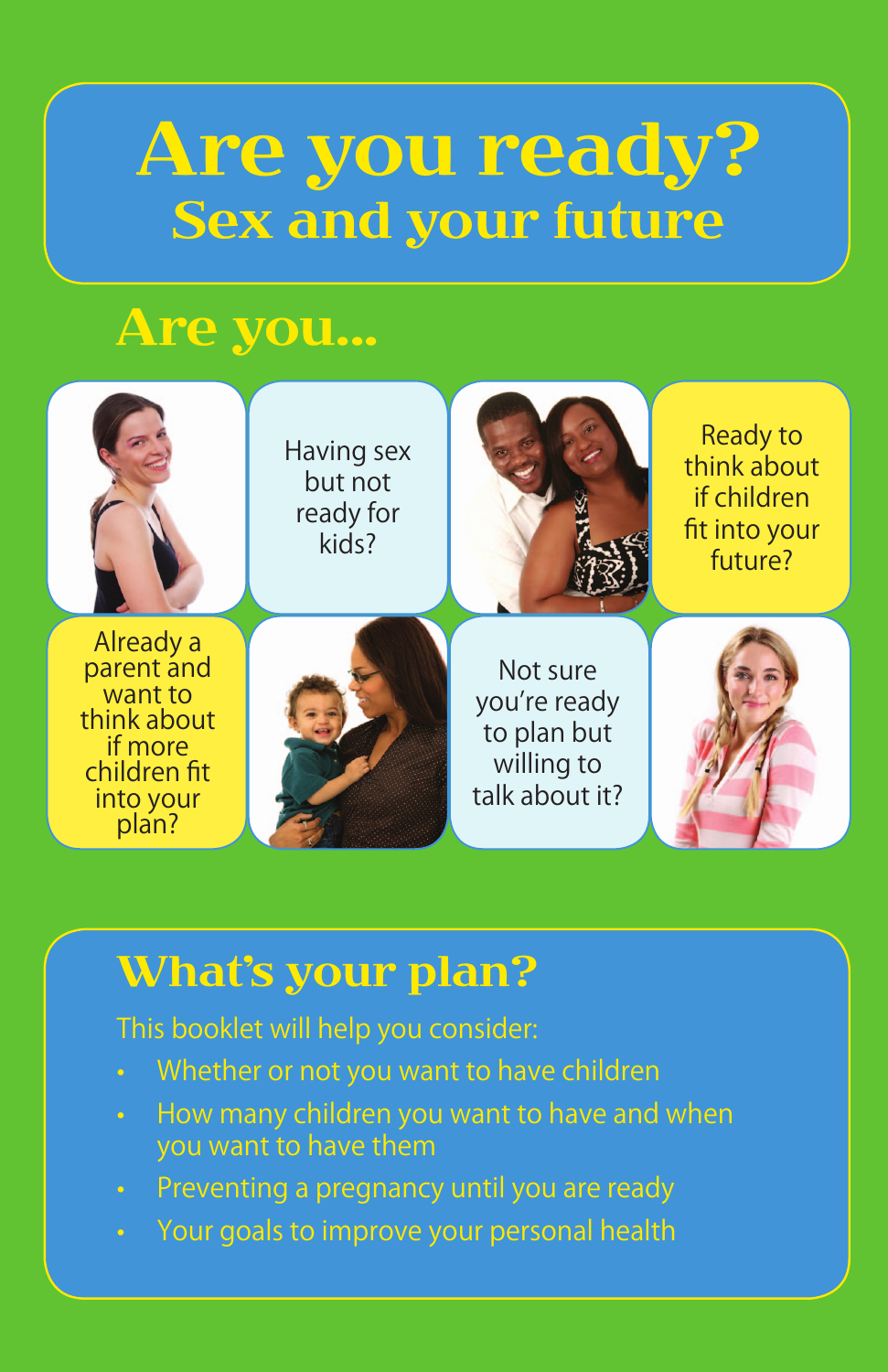# What do you want?

Do you want to have a child (or more children) someday?

 $\Box$  Yes  $\Box$  No  $\Box$  Not Sure

If you want a child (or more children)

How old do you want to be?

How many children do you want to have?

How far apart?

What kind of support will you need to be able to care for your child(ren)? \_\_\_\_\_\_\_\_\_\_\_\_\_\_\_\_\_\_\_\_\_\_\_\_\_\_\_\_\_\_\_\_\_

Where do you see yourself in the next 5 years?

Would you like to be in a committed relationship? \_\_\_\_\_\_\_\_\_\_

How much education do you want to complete? \_\_\_\_\_\_\_\_\_\_\_

What kind of job would you like to do? \_\_\_\_\_\_\_\_\_\_\_\_\_\_\_\_\_\_

Do you plan to be a stay-at-home parent? \_\_\_\_\_\_\_\_\_\_\_\_\_\_\_\_

Where would you like to live? \_\_\_\_\_\_\_\_\_\_\_\_\_\_\_\_\_\_\_\_\_\_\_\_\_\_

# Not ready for a baby?

#### **I'm not in a serious relationship.**

- Remember that half of all pregnancies in North Carolina are unplanned.
- If you are not planning a pregnancy, see a health care provider to discuss different methods of birth control even though you think you might not use them yet.
- Keep condoms with you at all times so you can use them to help protect yourself from an unplanned pregnancy, STDs and HIV.

#### **What if my partner doesn't want to use birth control?**

- Remember that not using birth control or condoms puts you at risk for an unplanned pregnancy, STDs and HIV.
- Ask your partner what he/she would do if a pregnancy happened.
- Talk to a family planning provider/clinic about birth control methods you can use that your partner does not need to know about.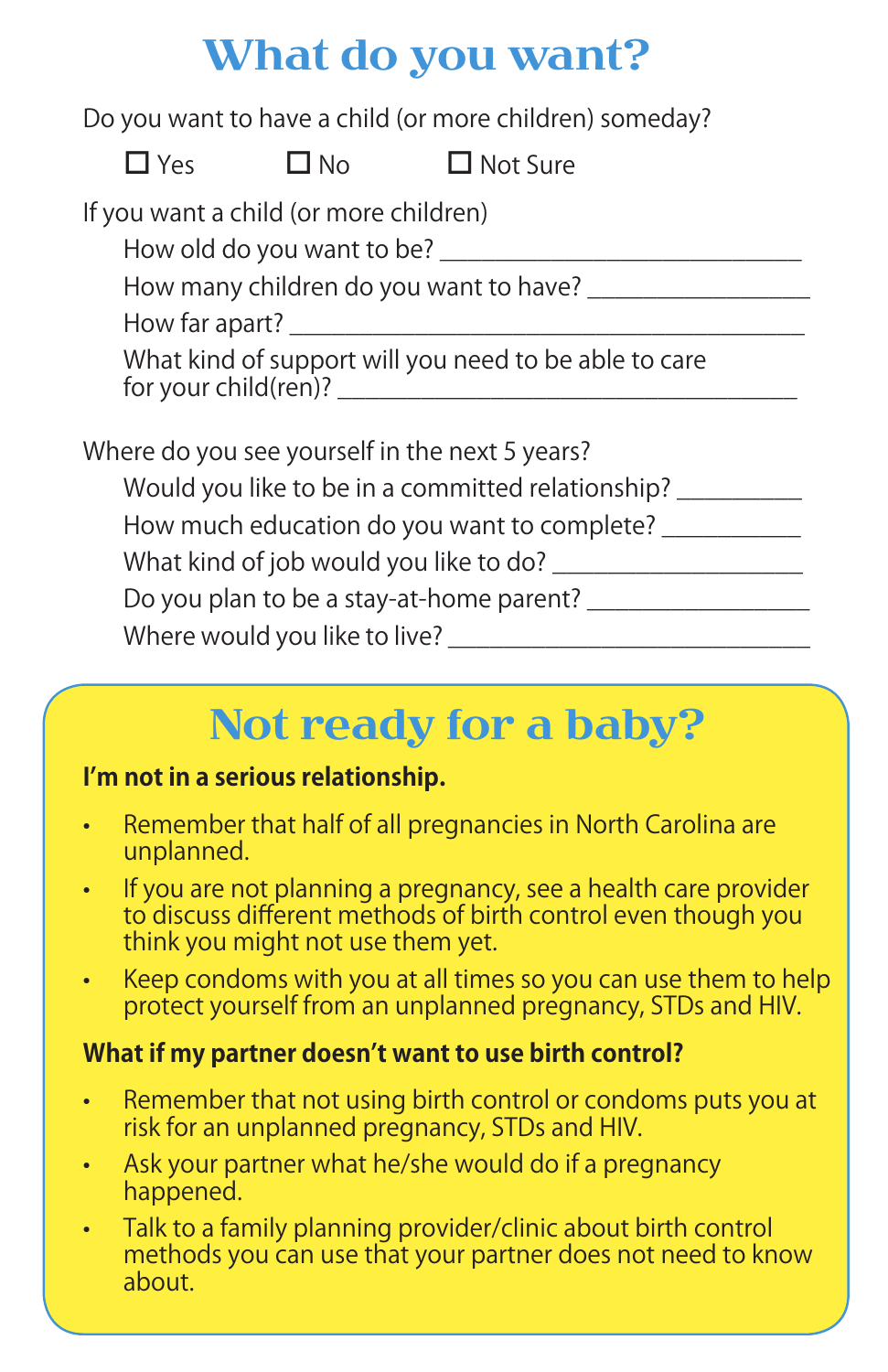# Past pregnancies

Have you had problems with any past pregnancies?

 $\Box$  Yes  $\Box$  No  $\Box$  Not Sure

Has this happened with a past pregnancy?

| H | Miscarriage/    |
|---|-----------------|
|   | pregnancy ended |

- $\square$  Diabetes or high blood pressure during pregnancy
- $\Box$  Baby born early

 $\Box$  Baby born weighing less than 5 ½ pounds

 $\Box$  Baby born with birth defects

 $\square$  Stillbirth



 $\square$  Baby who died before his or her first birthday

# What can you do?

#### **If you have had problems with other pregnancies:**

- Talk with your health care provider about what you can do to increase your chances of having a healthy pregnancy.
- Use a birth control method between pregnancies.
- The 17P is a shot that can help a woman who has had one preterm birth decrease her chances of having another preterm birth. Talk with your health care provider about using the 17P shot with your next pregnancy.
- Take a multivitamin with 400 mcg of folic acid to help improve your health and prevent birth defects.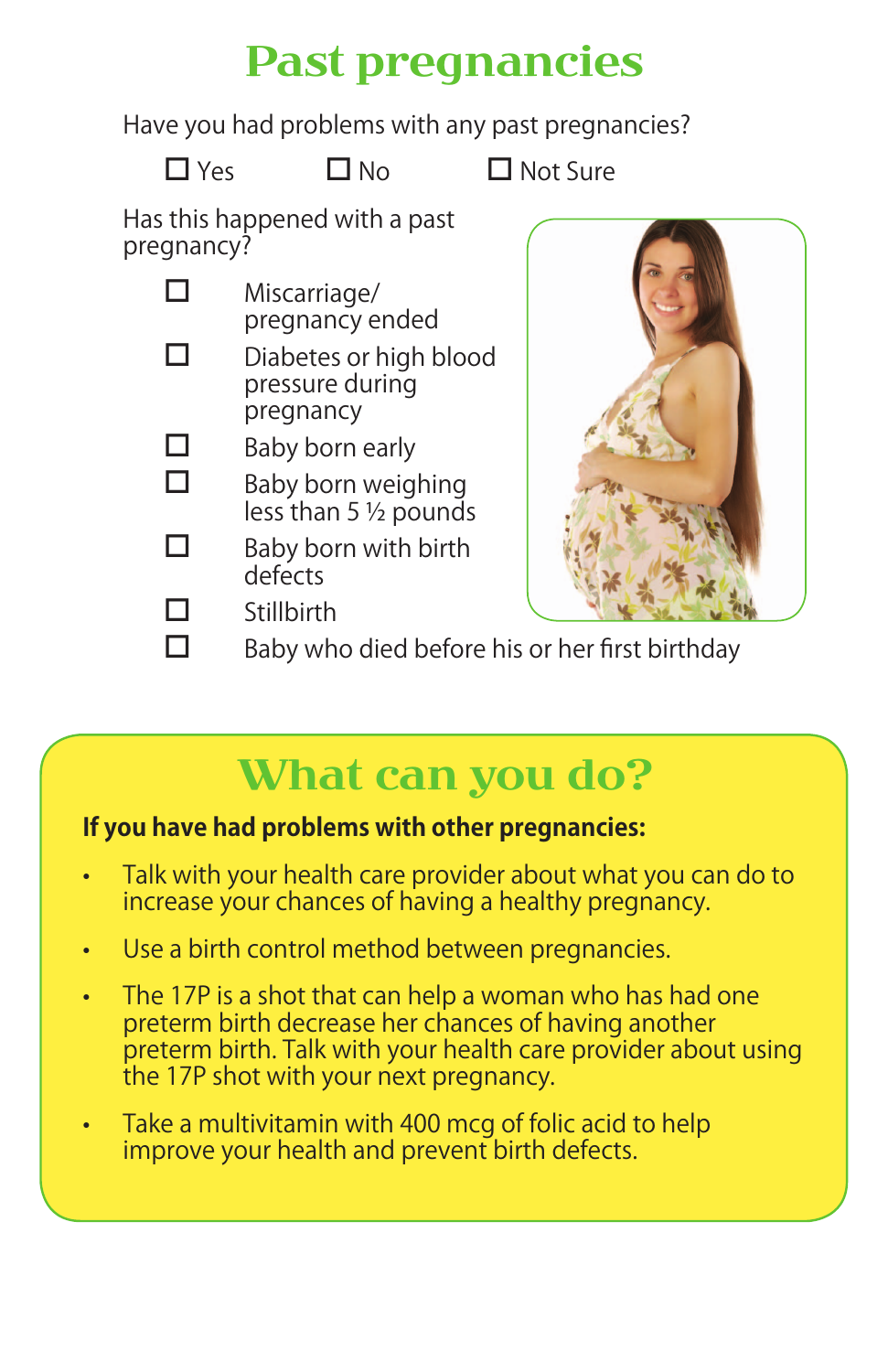# How healthy are you?

Do you or your partner have any personal habits that could harm you or future children?

| $\Box$ Yes |         | ⊐ No                                        | $\Box$ Not Sure                                                              |  |
|------------|---------|---------------------------------------------|------------------------------------------------------------------------------|--|
|            |         | Do you or your partner?                     |                                                                              |  |
| You        | Partner |                                             |                                                                              |  |
|            |         |                                             | Take over the counter or<br>prescription medication                          |  |
|            |         |                                             | Go without eating, overeat<br>sometimes or don't eat<br>enough healthy foods |  |
| ⊔          |         | Drink alcohol                               |                                                                              |  |
| $\Box$     |         | Smoke                                       |                                                                              |  |
| Ш          |         | Use illegal drugs                           |                                                                              |  |
| ⊔          |         | Have unprotected sex with multiple partners |                                                                              |  |
| L          |         | Experience any kind of domestic abuse       |                                                                              |  |
|            |         | Other:                                      |                                                                              |  |

Do you or your partner have any diseases or conditions that affect your health and possibly your child's health?

 $\Box$  Yes  $\Box$  No  $\Box$  Not Sure

Do you or your partner have?

| You | Partner |                                                   |
|-----|---------|---------------------------------------------------|
|     |         | Sickle Cell trait or disease                      |
|     |         | Asthma                                            |
|     |         | Infections including STDs and HIV                 |
|     |         | Thyroid problems                                  |
|     |         | High blood pressure                               |
|     |         | <b>Diabetes</b>                                   |
|     |         | Seizures                                          |
|     |         | Depression, anxiety or other mental health issues |
|     |         | Other health concerns:                            |
|     |         |                                                   |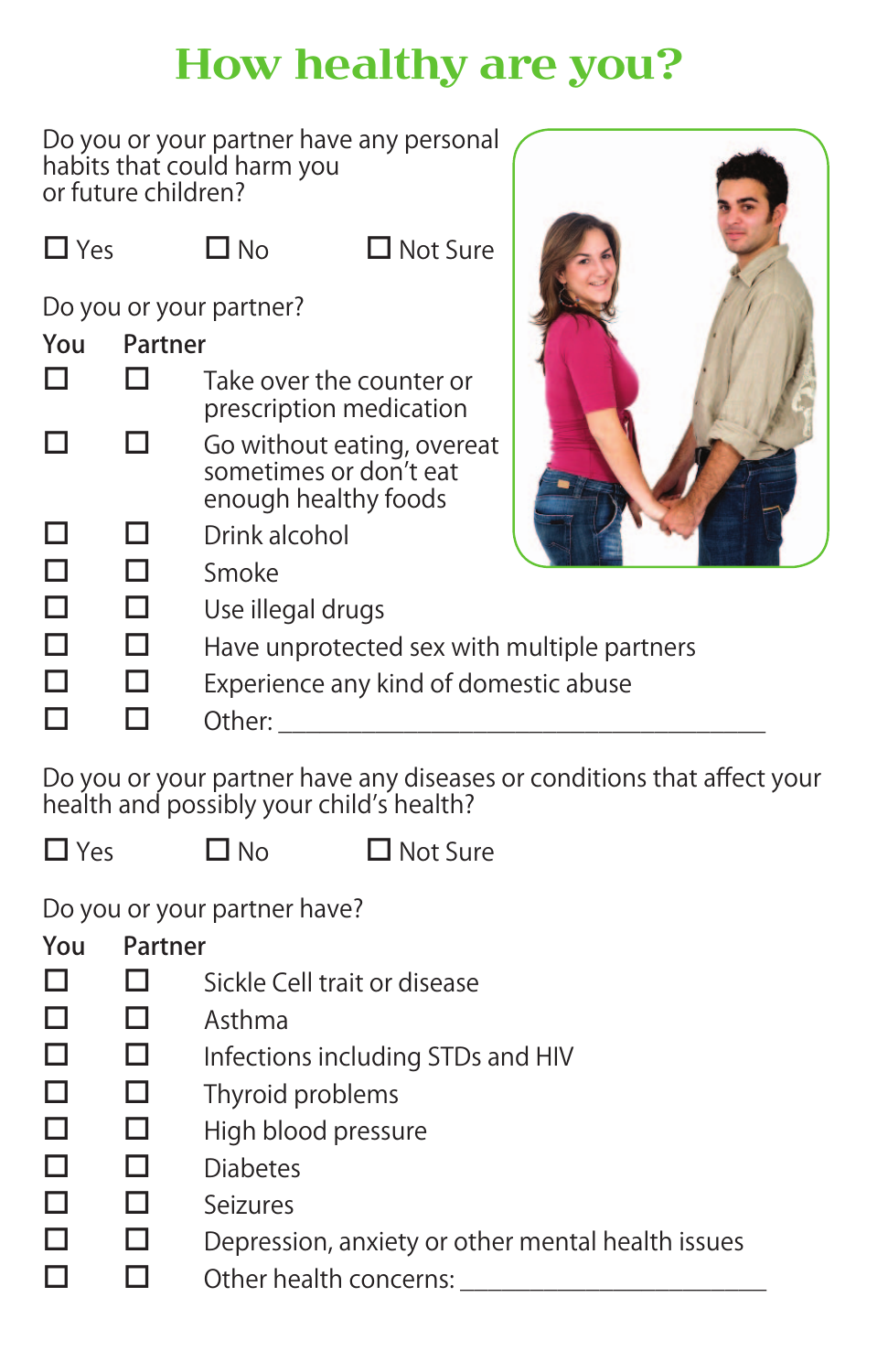## What can you do?

#### **How can I be healthy? How can I have a healthy baby?**

- Talk with your partner about your plan if, when and how often to have children. Decide on a birth control method to help with the plan.
- Consider using condoms now to prevent unplanned pregnancies, STDs and HIV.
- Make an appointment with a health care provider to discuss your health.
- Ask your partner if he/she knows about their family history of any health conditions that could affect your child's health.
- Take a multivitamin with 400 mcg of folic acid each day to prevent birth defects.
- Set aside time to walk. Drink more water, eat more meals at home, and add a fruit or vegetable to every meal.
- Take positive steps to stop smoking and to quit alcohol or drug abuse.

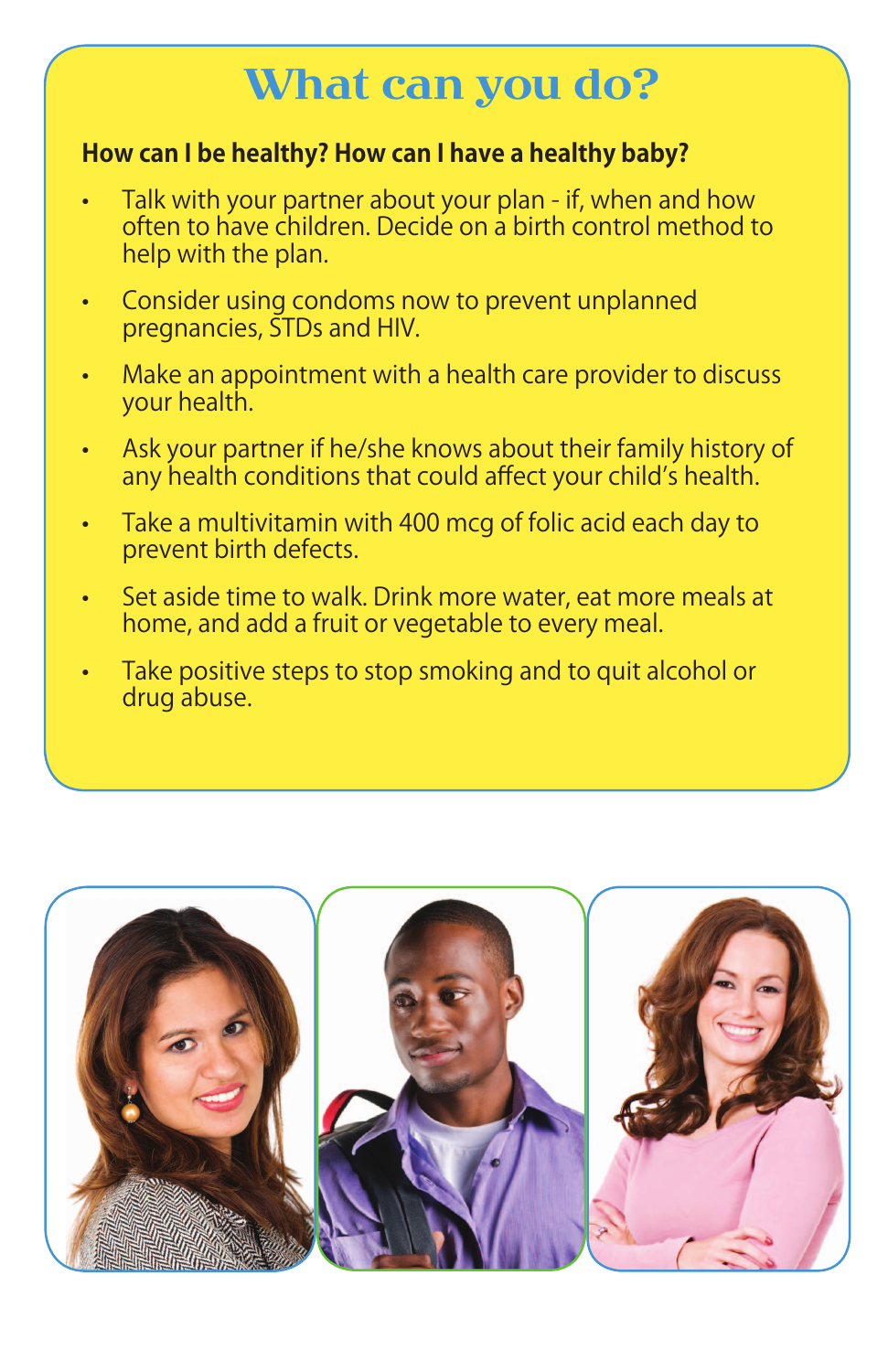# Next Steps

#### **What goals can you set for yourself now?**

- $\Box$  I will talk with my partner about our plan—if, when and how often to have children, and using a birth control method to help us with our plan.
- $\Box$  I will use condoms NOW to prevent unplanned pregnancies, STDs and HIV.
- $\Box$  I will make an appointment to see a health care provider for a check-up to discuss my health habits, medical conditions, health history, and a method of birth control.
- $\Box$  I will find out how to take positive steps to stop smoking, have better eating habits, increase my physical activity, and to quit alcohol or drug abuse.
- $\Box$  I will take a multivitamin with 400 mcg of folic acid every day!

\_\_\_\_\_\_\_\_\_\_\_\_\_\_\_\_\_\_\_\_\_\_\_\_\_\_\_\_\_\_\_\_\_\_\_\_\_\_\_\_\_\_\_\_\_\_\_\_\_\_\_\_\_\_\_

#### **Is there someone you can talk to about your plans and goals?**

| <b>My Plan:</b> |                   |
|-----------------|-------------------|
| To do:          | Finish by (date): |
|                 |                   |
|                 |                   |
|                 |                   |
|                 |                   |
|                 |                   |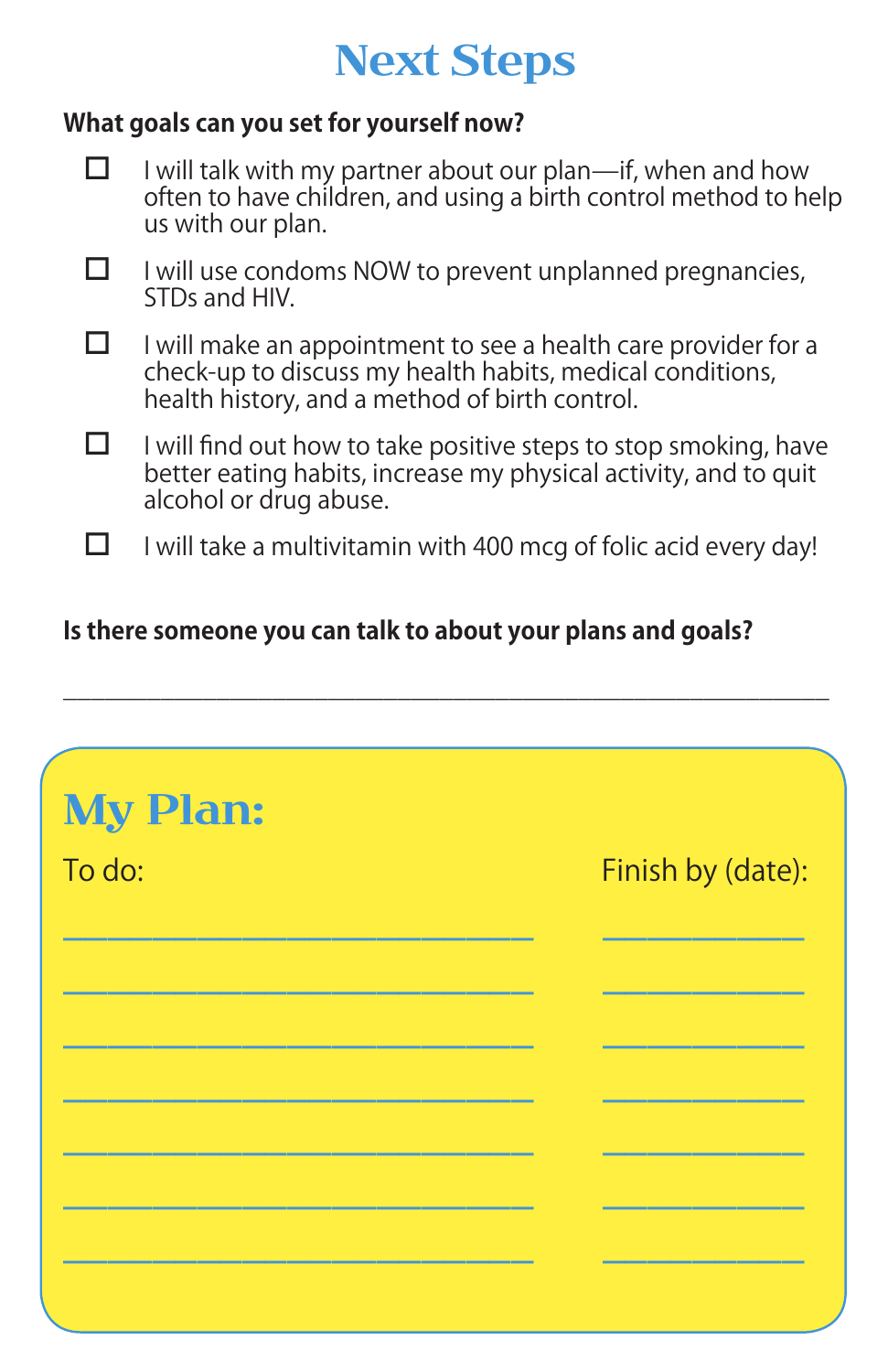# More information on...

#### **Programs and services, including birth control, insurance coverage and clinic locations:**

The N.C. Family Health Resource Line - 1-800-367-2229 or 1-800-FOR-BABY

### **Birth control and clinic services:**

Health Departments by County - www.ncalhd.org/county.htm Planned Parenthood - 1-866-942-7762 or www.plannedparenthood.org/centralnc/

### **Health care services that are free or available at reduced costs:**

N.C. Healthy Care Help - www.nchealthcarehelp.org N.C. Community Health Clinic Association - 919-469-5701 or www.ncchca.org N.C. Free Clinics - 336-251-1111 or www.ncfreeclinics.org

### **Women's health and social support services by county:**

www.nchealthystart.org/RICHES/01RICHES\_map.htm



#### **Tools and local programs that support healthy living:**

NC Prevention Partners 1-888-919-6277 or www.ncpreventionpartners.org

Eat Smart, Move More www.myeatsmartmovemore.com

### **Help quitting tobacco use:**

N.C. Quitline - 1-800-QUIT-NOW or www.smokefree.gov

#### **Emergency contraception:**

www.NotTooLate.com

**HIV testing:** 1-888-448-4732

### **Domestic abuse:**

N.C. Coalition Against Domestic Violence - 1-888-232-9124